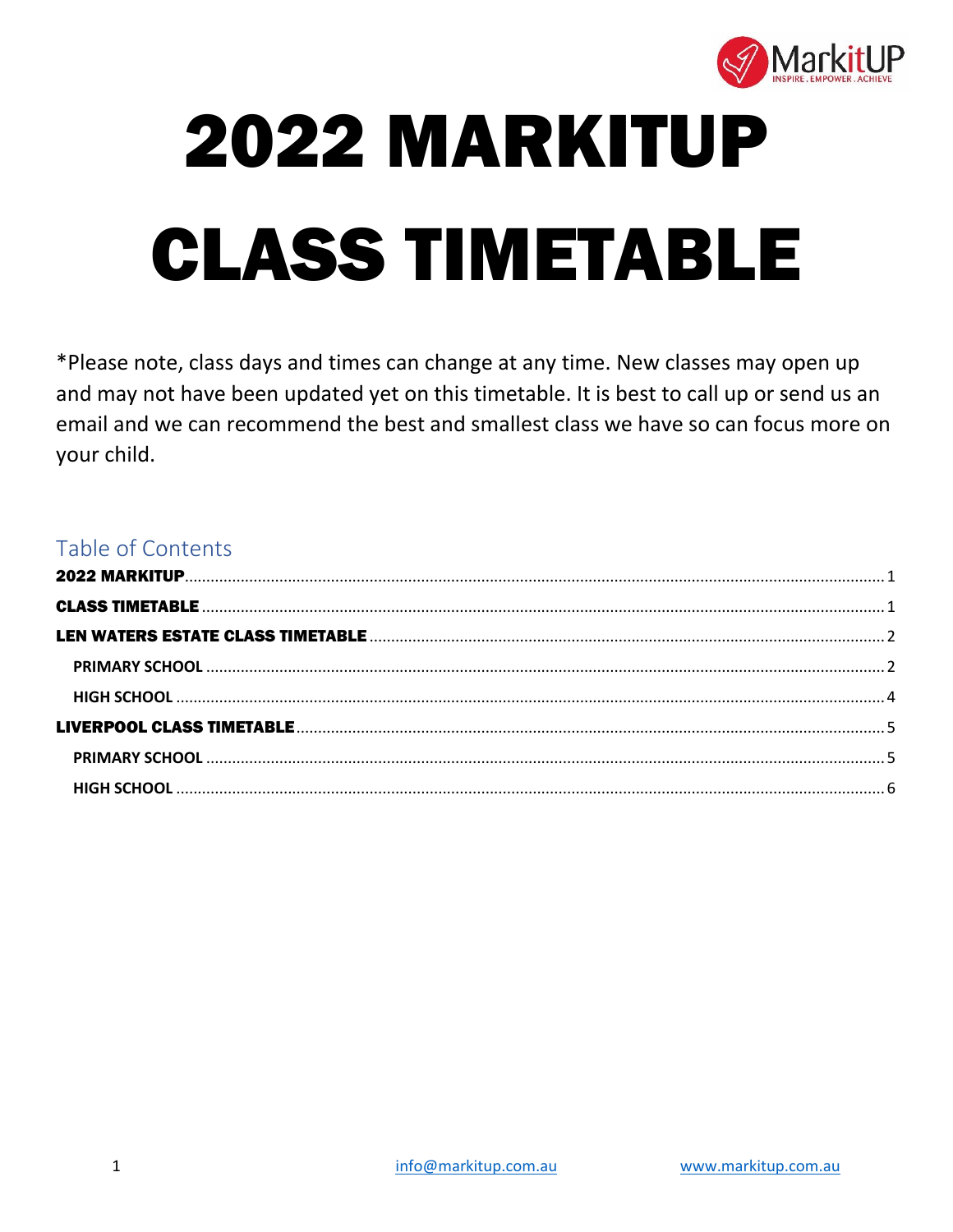

## <span id="page-1-0"></span>LEN WATERS ESTATE CLASS TIMETABLE

#### <span id="page-1-1"></span>PRIMARY SCHOOL

Programs: ME – Maths & English. METS – Maths, English and Thinking SKills

| Kindergarten   |                          |                          |                          |                 |                          |                          |
|----------------|--------------------------|--------------------------|--------------------------|-----------------|--------------------------|--------------------------|
| <b>DAY</b>     | <b>MONDAY</b>            | <b>TUESDAY</b>           | <b>WEDNESDAY</b>         | <b>THURSDAY</b> | <b>FRIDAY</b>            | <b>SATURDAY</b>          |
|                | $\overline{\phantom{a}}$ | $\overline{\phantom{0}}$ | $\overline{\phantom{0}}$ | ME              | $\overline{\phantom{0}}$ | $\overline{\phantom{0}}$ |
| <b>PROGRAM</b> |                          |                          |                          | 6:30-8:30       |                          |                          |
|                | $\overline{\phantom{0}}$ | $\overline{\phantom{0}}$ | $\overline{\phantom{0}}$ | -               | $\overline{\phantom{0}}$ | $\overline{\phantom{0}}$ |
|                |                          |                          |                          |                 |                          |                          |

| Year 1         |                 |                          |                          |                 |                          |                 |
|----------------|-----------------|--------------------------|--------------------------|-----------------|--------------------------|-----------------|
| <b>DAY</b>     | <b>MONDAY</b>   | <b>TUESDAY</b>           | <b>WEDNESDAY</b>         | <b>THURSDAY</b> | <b>FRIDAY</b>            | <b>SATURDAY</b> |
| <b>PROGRAM</b> | ME<br>4:30-6:30 | $\overline{\phantom{0}}$ | $\overline{\phantom{0}}$ | ME<br>4:30-6:30 | $\overline{\phantom{0}}$ | -               |
|                |                 | $\overline{\phantom{0}}$ | $\overline{\phantom{0}}$ |                 | $\overline{\phantom{a}}$ |                 |

| Year 2         |                          |                          |                          |                 |                          |                 |
|----------------|--------------------------|--------------------------|--------------------------|-----------------|--------------------------|-----------------|
| <b>DAY</b>     | <b>MONDAY</b>            | <b>TUESDAY</b>           | <b>WEDNESDAY</b>         | <b>THURSDAY</b> | <b>FRIDAY</b>            | <b>SATURDAY</b> |
|                |                          | $\overline{\phantom{0}}$ |                          | ME              | $\overline{\phantom{0}}$ | <b>METS</b>     |
|                |                          |                          |                          | 4:30-6:30pm     |                          | 9:30-12:30pm    |
| <b>PROGRAM</b> | $\overline{\phantom{0}}$ | $\overline{\phantom{0}}$ | $\overline{\phantom{0}}$ |                 | $\overline{\phantom{0}}$ | ME              |
|                |                          |                          |                          |                 |                          | 12:30-2:30pm    |
|                |                          | $\overline{\phantom{0}}$ | $\overline{\phantom{0}}$ |                 | -                        | <b>METS</b>     |
|                |                          |                          |                          |                 |                          | 3:30-6:30pm     |

| Year 3         |               |                |                  |                 |               |                 |
|----------------|---------------|----------------|------------------|-----------------|---------------|-----------------|
| <b>DAY</b>     | <b>MONDAY</b> | <b>TUESDAY</b> | <b>WEDNESDAY</b> | <b>THURSDAY</b> | <b>FRIDAY</b> | <b>SATURDAY</b> |
|                | <b>ME</b>     |                | ME               |                 | <b>NAPLAN</b> | <b>METS</b>     |
|                | 4:30-6:30pm   |                | 4:30-6:30pm      |                 | 6:30-8:30     | 9:30-12:30pm    |
| <b>PROGRAM</b> |               |                | OC               |                 |               |                 |
|                |               |                | 4:30-6:00pm      |                 |               |                 |
|                |               |                |                  |                 |               | <b>METS</b>     |
|                |               |                |                  |                 |               | 3:30-6:30pm     |

| Year 4         |               |                |                  |                 |               |                 |
|----------------|---------------|----------------|------------------|-----------------|---------------|-----------------|
| <b>DAY</b>     | <b>MONDAY</b> | <b>TUESDAY</b> | <b>WEDNESDAY</b> | <b>THURSDAY</b> | <b>FRIDAY</b> | <b>SATURDAY</b> |
|                |               | <b>ME</b>      | OC               |                 | <b>METS</b>   | <b>METS</b>     |
| <b>PROGRAM</b> |               | 4:30-6:30pm    | 4:30-6:00pm      |                 | 4:30-7:30pm   | 9:30-12:30pm    |
|                |               |                | ME.              |                 |               | ME.             |
|                |               |                | 6:30-8:30pm      |                 |               | 12:30-2:30pm    |
|                |               |                |                  |                 |               | <b>METS</b>     |
|                |               |                |                  |                 |               | 3:30-6:30pm     |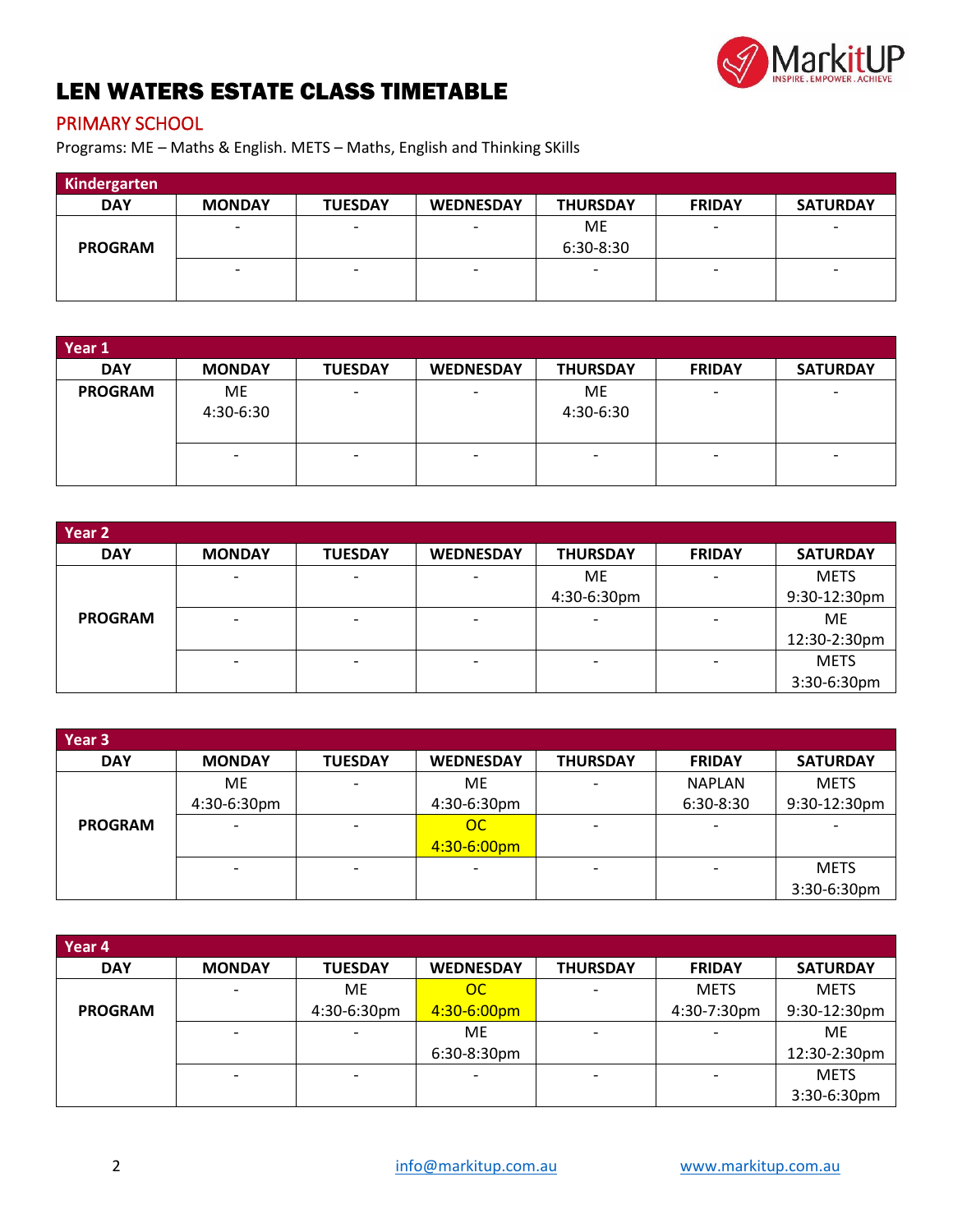

| Year 5         |               |                |                  |                  |               |                 |
|----------------|---------------|----------------|------------------|------------------|---------------|-----------------|
| <b>DAY</b>     | <b>MONDAY</b> | <b>TUESDAY</b> | <b>WEDNESDAY</b> | <b>THURSDAY</b>  | <b>FRIDAY</b> | <b>SATURDAY</b> |
|                | ME.           | <b>ME</b>      |                  | <b>Selective</b> |               | <b>METS</b>     |
|                | 4:30-6:30pm   | 4:30-6:30pm    |                  | $4:30-6$ pm      |               | 9:30-12:30pm    |
| <b>PROGRAM</b> |               |                |                  | ME               | <b>METS</b>   | ME              |
|                |               |                |                  | 4:30-6:30pm      | 4:30-7:30pm   | 12:30-2:30pm    |
|                |               |                |                  |                  |               | <b>METS</b>     |
|                |               |                |                  |                  |               | 3:30-6:30pm     |

| Year 6         |               |                |                          |                 |               |                 |
|----------------|---------------|----------------|--------------------------|-----------------|---------------|-----------------|
| <b>DAY</b>     | <b>MONDAY</b> | <b>TUESDAY</b> | <b>WEDNESDAY</b>         | <b>THURSDAY</b> | <b>FRIDAY</b> | <b>SATURDAY</b> |
|                | ME.           |                | <b>ME</b>                |                 | <b>METS</b>   | <b>METS</b>     |
|                | 4:30-6:30pm   |                | 4:30-6:30pm              |                 | 4:30-7:30pm   | 9:30-12:30pm    |
| <b>PROGRAM</b> |               |                | <b>Selective</b>         | ME              |               | ME              |
|                |               |                | $6:00 - 7:30$ pm         | 6:30-8:30pm     |               | 12:30-2:30pm    |
|                |               |                | $\overline{\phantom{0}}$ |                 |               | <b>METS</b>     |
|                |               |                |                          |                 |               | 3:30-6:30pm     |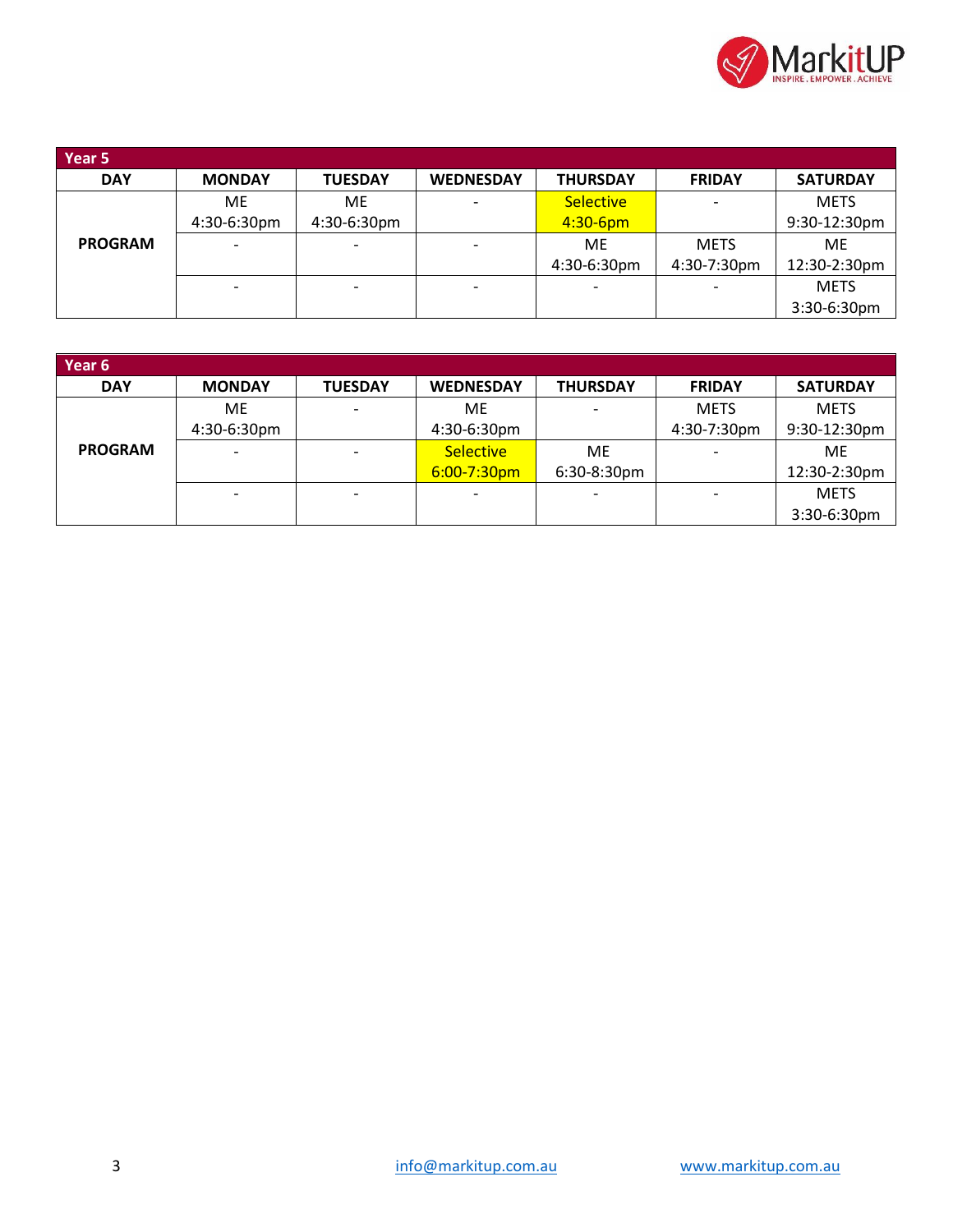

### <span id="page-3-0"></span>HIGH SCHOOL

| Year <sub>7</sub> |                    |                          |                          |                 |               |                          |
|-------------------|--------------------|--------------------------|--------------------------|-----------------|---------------|--------------------------|
| <b>DAY</b>        | <b>MONDAY</b>      | <b>TUESDAY</b>           | <b>WEDNESDAY</b>         | <b>THURSDAY</b> | <b>FRIDAY</b> | <b>SATURDAY</b>          |
|                   |                    | $\overline{\phantom{0}}$ | English                  |                 |               | $\overline{\phantom{0}}$ |
| <b>PROGRAM</b>    |                    |                          | 4:30-6:00pm              |                 |               |                          |
|                   | <b>Mathematics</b> | <b>Mathematics</b>       | $\overline{\phantom{a}}$ |                 | English       | $\overline{\phantom{0}}$ |
|                   | $6:30-8:30$ pm     | $6:30-8:30$ pm           |                          |                 | 7:30-9:00pm   |                          |

| Year 8         |                    |                          |                          |                    |               |                 |
|----------------|--------------------|--------------------------|--------------------------|--------------------|---------------|-----------------|
| <b>DAY</b>     | <b>MONDAY</b>      | <b>TUESDAY</b>           | <b>WEDNESDAY</b>         | <b>THURSDAY</b>    | <b>FRIDAY</b> | <b>SATURDAY</b> |
|                | <b>Mathematics</b> | $\overline{\phantom{0}}$ | English                  | <b>Mathematics</b> |               |                 |
| <b>PROGRAM</b> | $4:30-6:30$ pm     |                          | $6:00-7:30$ pm           | $6:30-8:30$ pm     |               |                 |
|                |                    | <b>Mathematics</b>       | $\overline{\phantom{0}}$ |                    | English       |                 |
|                |                    | $6:30-8:30$ pm           |                          |                    | 7:30-9:00pm   |                 |

| Year 9         |                    |                    |                          |                    |               |                 |
|----------------|--------------------|--------------------|--------------------------|--------------------|---------------|-----------------|
| <b>DAY</b>     | <b>MONDAY</b>      | <b>TUESDAY</b>     | <b>WEDNESDAY</b>         | <b>THURSDAY</b>    | <b>FRIDAY</b> | <b>SATURDAY</b> |
|                | <b>Mathematics</b> | <b>Mathematics</b> | English                  | <b>Mathematics</b> | English       |                 |
| <b>PROGRAM</b> | 6:30-8:30pm        | 4:30-6:30pm        | 6:30-8:30pm              | 4:30-6:30pm        | 4:30-6:30pm   |                 |
|                |                    | <b>Mathematics</b> | $\overline{\phantom{a}}$ |                    | English       |                 |
|                |                    | 6:30-8:30pm        |                          |                    | 6:30-8:30pm   |                 |

| Year 10        |                    |                    |                          |                    |                 |                          |
|----------------|--------------------|--------------------|--------------------------|--------------------|-----------------|--------------------------|
| <b>DAY</b>     | <b>MONDAY</b>      | <b>TUESDAY</b>     | <b>WEDNESDAY</b>         | <b>THURSDAY</b>    | <b>FRIDAY</b>   | <b>SATURDAY</b>          |
| <b>PROGRAM</b> | <b>Mathematics</b> | <b>Mathematics</b> | English                  | <b>Mathematics</b> | English         | $\overline{\phantom{0}}$ |
|                | $6:30-8:30$ pm     | 4:30-6:30pm        | 7:30-9pm                 | $6:30-8:30$ pm     | 6:30-8:30pm     |                          |
|                |                    |                    | $\overline{\phantom{0}}$ |                    | $\qquad \qquad$ | -                        |
|                |                    |                    |                          |                    |                 |                          |

| Year 11        |               |                |                  |                 |               |                 |
|----------------|---------------|----------------|------------------|-----------------|---------------|-----------------|
| <b>DAY</b>     | <b>MONDAY</b> | <b>TUESDAY</b> | <b>WEDNESDAY</b> | <b>THURSDAY</b> | <b>FRIDAY</b> | <b>SATURDAY</b> |
|                | Std Maths     | Adv. Maths     | English          |                 | English       |                 |
| <b>PROGRAM</b> | 6:30-8:30pm   | 4:30-6:30pm    | 7:30-9:00pm      |                 | 6:00-7:30pm   |                 |
|                |               |                |                  |                 |               | -               |
|                |               |                |                  |                 |               |                 |

| Year 12 - 2020-2021 |               |                |                          |                 |                          |                          |  |  |  |
|---------------------|---------------|----------------|--------------------------|-----------------|--------------------------|--------------------------|--|--|--|
| <b>DAY</b>          | <b>MONDAY</b> | <b>TUESDAY</b> | <b>WEDNESDAY</b>         | <b>THURSDAY</b> | <b>FRIDAY</b>            | <b>SATURDAY</b>          |  |  |  |
|                     |               | Adv. Maths     | $\overline{\phantom{0}}$ |                 | English                  | $\overline{\phantom{0}}$ |  |  |  |
| <b>PROGRAM</b>      |               | $6:30-8:30$ pm |                          |                 | $4:30-6$ pm              |                          |  |  |  |
|                     |               | Std Maths      | $\overline{\phantom{0}}$ |                 | $\overline{\phantom{0}}$ | -                        |  |  |  |
|                     |               | 6:30-8:30pm    |                          |                 |                          |                          |  |  |  |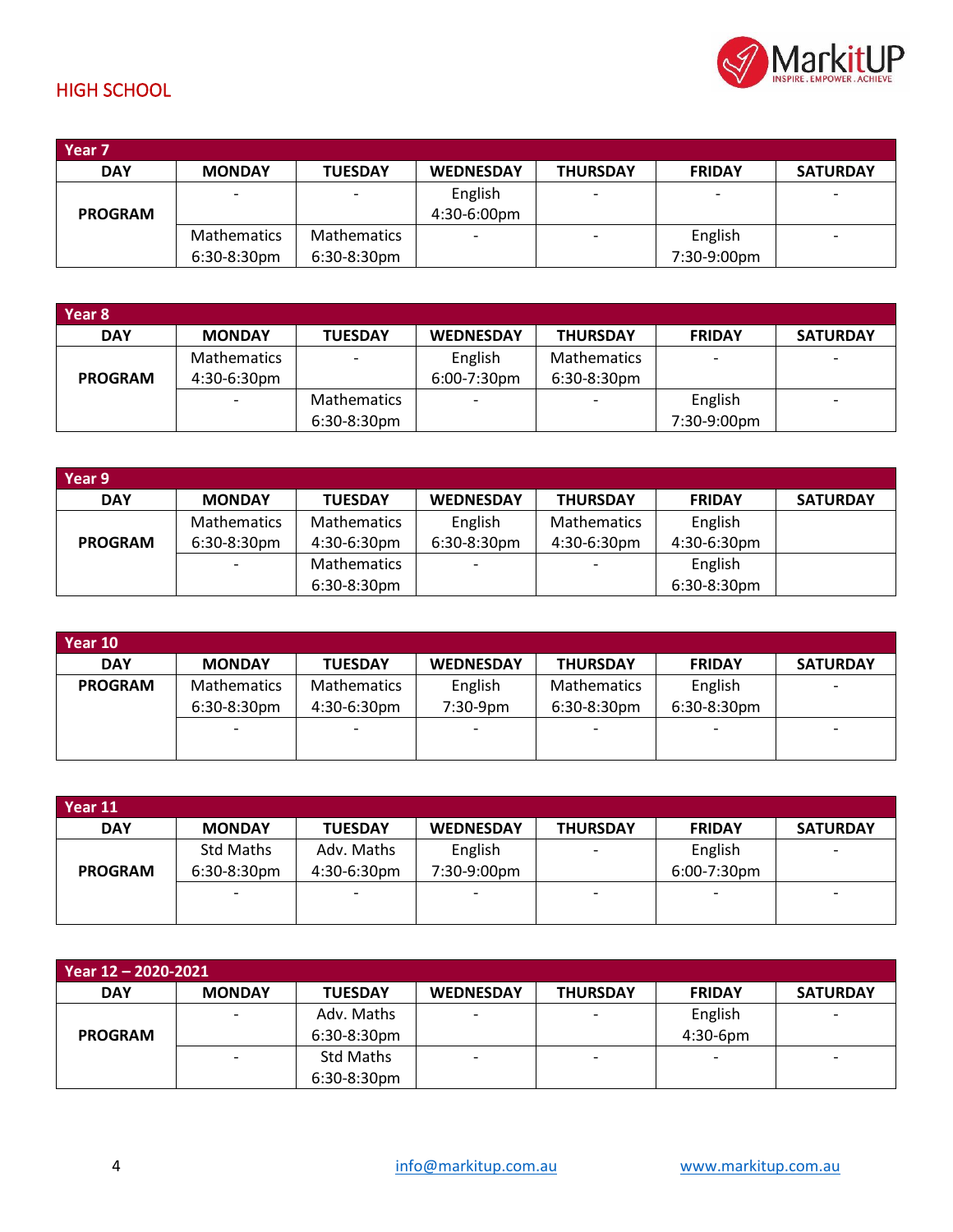

# <span id="page-4-0"></span>LIVERPOOL CLASS TIMETABLE

#### <span id="page-4-1"></span>PRIMARY SCHOOL

Programs: ME – Maths & English. METS – Maths, English and Thinking Skills

| Kindergarten   |               |                          |                          |                 |               |                 |
|----------------|---------------|--------------------------|--------------------------|-----------------|---------------|-----------------|
| <b>DAY</b>     | <b>MONDAY</b> | <b>TUESDAY</b>           | <b>WEDNESDAY</b>         | <b>THURSDAY</b> | <b>FRIDAY</b> | <b>SATURDAY</b> |
|                | <b>METS</b>   | ME                       | <b>ME</b>                | <b>METS</b>     |               | <b>METS</b>     |
| <b>PROGRAM</b> | 4:30-7:30pm   | 4:30-6:30pm              | $6:30-8:30$ pm           | 4:30-7:30       |               | 9:30-12:30pm    |
|                |               | $\overline{\phantom{0}}$ | $\overline{\phantom{0}}$ |                 |               | ME              |
|                |               |                          |                          |                 |               | 12:30-2:30pm    |

| Year 1         |                          |                          |                          |                          |                          |                 |
|----------------|--------------------------|--------------------------|--------------------------|--------------------------|--------------------------|-----------------|
| <b>DAY</b>     | <b>MONDAY</b>            | <b>TUESDAY</b>           | <b>WEDNESDAY</b>         | <b>THURSDAY</b>          | <b>FRIDAY</b>            | <b>SATURDAY</b> |
|                | <b>METS</b>              | ME                       | ME.                      | $\overline{\phantom{0}}$ | $\overline{\phantom{a}}$ | <b>METS</b>     |
| <b>PROGRAM</b> | 4:30-7:30pm              | $4:30-6:30$ pm           | 6:30-8:30pm              |                          |                          | 9:30-12:30pm    |
|                | $\overline{\phantom{0}}$ | $\overline{\phantom{0}}$ | $\overline{\phantom{0}}$ | ۰                        | $\overline{\phantom{a}}$ | ME              |
|                |                          |                          |                          |                          |                          | 12:30-2:30pm    |

| Year <sub>2</sub> |                |                          |                          |                 |                          |                 |
|-------------------|----------------|--------------------------|--------------------------|-----------------|--------------------------|-----------------|
| <b>DAY</b>        | <b>MONDAY</b>  | <b>TUESDAY</b>           | <b>WEDNESDAY</b>         | <b>THURSDAY</b> | <b>FRIDAY</b>            | <b>SATURDAY</b> |
|                   | <b>METS</b>    | ME                       | <b>ME</b>                | <b>METS</b>     | $\overline{\phantom{a}}$ | <b>METS</b>     |
| <b>PROGRAM</b>    | $4:30-7:30$ pm | $4:30-6:30$ pm           | $6:30-8:30$ pm           | 4:30-7:30pm     |                          | 9:30-12:30pm    |
|                   |                | $\overline{\phantom{0}}$ | $\overline{\phantom{0}}$ |                 |                          | ME              |
|                   |                |                          |                          |                 |                          | 12:30-2:30pm    |

| Year 3         |               |                |                  |                 |               |                 |
|----------------|---------------|----------------|------------------|-----------------|---------------|-----------------|
| <b>DAY</b>     | <b>MONDAY</b> | <b>TUESDAY</b> | <b>WEDNESDAY</b> | <b>THURSDAY</b> | <b>FRIDAY</b> | <b>SATURDAY</b> |
|                | <b>METS</b>   | <b>ME</b>      | ME.              | <b>METS</b>     |               | <b>METS</b>     |
| <b>PROGRAM</b> | 4:30-7:30pm   | $4:30-6:30$ pm | $6:30-8:30$ pm   | 4:30-7:30pm     |               | $9:30-12:30$ pm |
|                |               |                |                  | OC              |               | ME.             |
|                |               |                |                  | $4:30 - 6$ pm   |               | $12:30-2:30$ pm |

| Year 4         |               |                          |                          |                 |                          |                 |
|----------------|---------------|--------------------------|--------------------------|-----------------|--------------------------|-----------------|
| <b>DAY</b>     | <b>MONDAY</b> | <b>TUESDAY</b>           | <b>WEDNESDAY</b>         | <b>THURSDAY</b> | <b>FRIDAY</b>            | <b>SATURDAY</b> |
|                | <b>METS</b>   | <b>ME</b>                | ME.                      | <b>METS</b>     |                          | <b>METS</b>     |
| <b>PROGRAM</b> | 4:30-7:30pm   | $4:30-6:30$ pm           | $6:30-8:30$ pm           | 4:30-7:30pm     |                          | $9:30-12:30$ pm |
|                |               | $\overline{\phantom{0}}$ | $\overline{\phantom{0}}$ | OC              | $\overline{\phantom{0}}$ | ME              |
|                |               |                          |                          | 4:30-6pm        |                          | 12:30-2:30pm    |

| Year 5         |               |                          |                          |                  |                          |                 |
|----------------|---------------|--------------------------|--------------------------|------------------|--------------------------|-----------------|
| <b>DAY</b>     | <b>MONDAY</b> | <b>TUESDAY</b>           | <b>WEDNESDAY</b>         | <b>THURSDAY</b>  | <b>FRIDAY</b>            | <b>SATURDAY</b> |
|                | <b>METS</b>   | <b>ME</b>                | ME.                      | <b>METS</b>      | $\overline{\phantom{0}}$ | <b>METS</b>     |
| <b>PROGRAM</b> | 4:30-7:30pm   | 4:30-6:30pm              | $6:30-8:30$ pm           | 4:30-7:30pm      |                          | $9:30-12:30$ pm |
|                |               | $\overline{\phantom{0}}$ | $\overline{\phantom{0}}$ | <b>Selective</b> |                          | ME              |
|                |               |                          |                          | $6 - 7:30$ pm    |                          | 12:30-2:30pm    |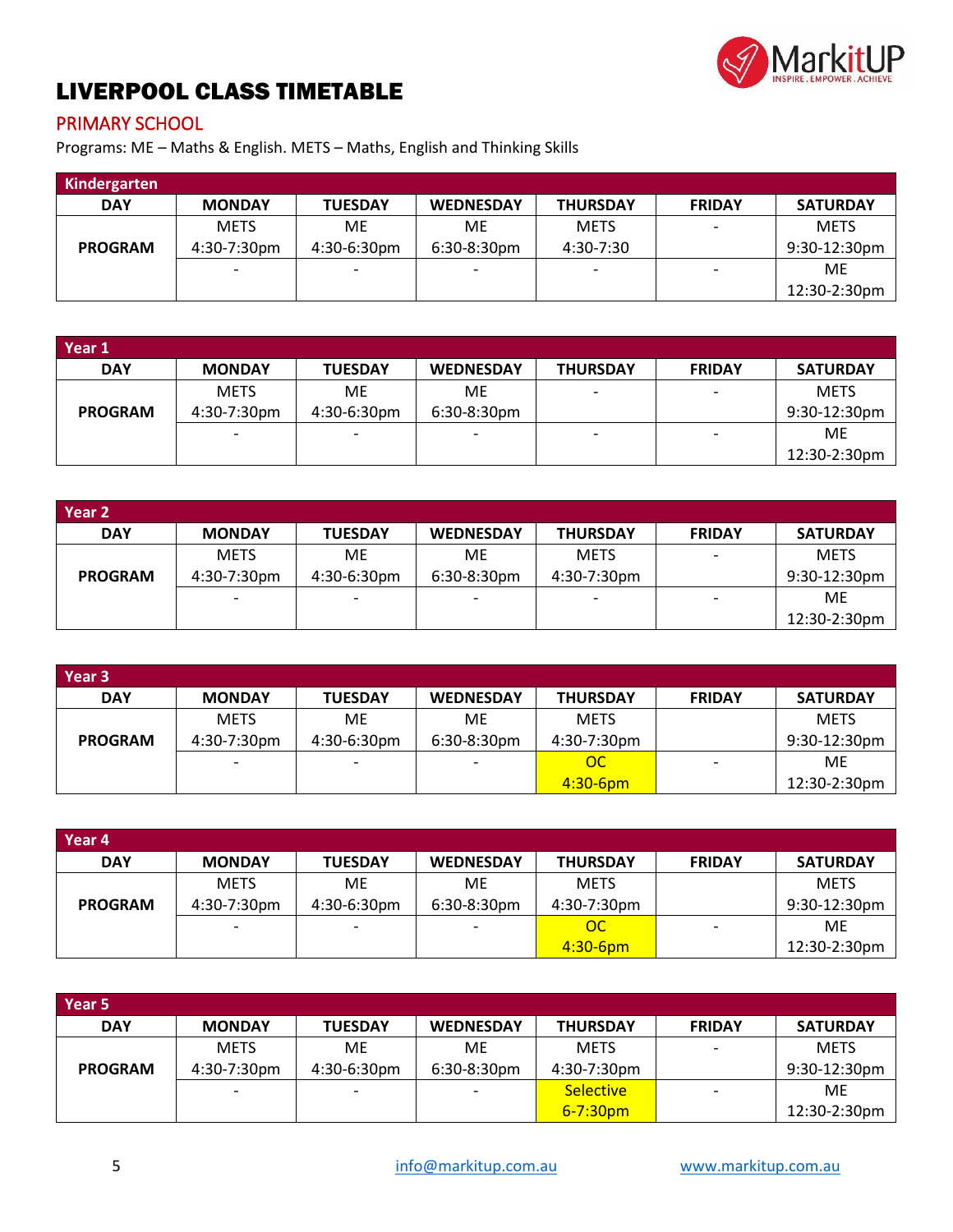

| Year 6         |                          |                |                          |                  |               |                 |
|----------------|--------------------------|----------------|--------------------------|------------------|---------------|-----------------|
| <b>DAY</b>     | <b>MONDAY</b>            | <b>TUESDAY</b> | <b>WEDNESDAY</b>         | <b>THURSDAY</b>  | <b>FRIDAY</b> | <b>SATURDAY</b> |
|                | <b>METS</b>              | ME             | МE                       | <b>METS</b>      |               | <b>METS</b>     |
|                | 4:30-7:30pm              | $4:30-6:30$ pm | $6:30-8:30$ pm           | 4:30-7:30pm      |               | $9:30-12:30$ pm |
| <b>PROGRAM</b> | $\overline{\phantom{a}}$ |                | $\overline{\phantom{0}}$ | <b>Selective</b> |               | ME              |
|                |                          |                |                          | $6 - 7:30$ pm    |               | 12:30-2:30pm    |

#### <span id="page-5-0"></span>HIGH SCHOOL

| Year 7         |               |                    |                    |                 |               |                    |
|----------------|---------------|--------------------|--------------------|-----------------|---------------|--------------------|
| <b>DAY</b>     | <b>MONDAY</b> | <b>TUESDAY</b>     | <b>WEDNESDAY</b>   | <b>THURSDAY</b> | <b>FRIDAY</b> | <b>SATURDAY</b>    |
|                | English       | <b>Mathematics</b> | <b>Mathematics</b> | English         |               | <b>Mathematics</b> |
|                | $4:30-6$ pm   | 4:30-6:30pm        | 4:30-6:30pm        | 7:30-9pm        |               | 9:30-11:30am       |
| <b>PROGRAM</b> |               | <b>Mathematics</b> |                    |                 |               | English            |
|                |               | 6:30-8:30pm        |                    |                 |               | 11:30-1pm          |
|                |               |                    |                    |                 |               | <b>Mathematics</b> |
|                |               |                    |                    |                 |               | 3:30-5:30pm        |
|                |               |                    |                    |                 |               | English            |
|                |               |                    |                    |                 |               | 5:30-7pm           |

| Year 8         |               |                    |                    |                 |               |                    |
|----------------|---------------|--------------------|--------------------|-----------------|---------------|--------------------|
| <b>DAY</b>     | <b>MONDAY</b> | <b>TUESDAY</b>     | <b>WEDNESDAY</b>   | <b>THURSDAY</b> | <b>FRIDAY</b> | <b>SATURDAY</b>    |
|                | English       | <b>Mathematics</b> | <b>Mathematics</b> | English         |               | <b>Mathematics</b> |
| <b>PROGRAM</b> | 7:30-9pm      | 6:30-8:30pm        | 4:30-6:30pm        | $6 - 7:30$ pm   |               | 3:30-5:30pm        |
|                |               |                    |                    |                 |               | English            |
|                |               |                    |                    |                 |               | 5:30-7pm           |

| Year 9         |               |                    |                    |                 |                          |                 |
|----------------|---------------|--------------------|--------------------|-----------------|--------------------------|-----------------|
| <b>DAY</b>     | <b>MONDAY</b> | <b>TUESDAY</b>     | <b>WEDNESDAY</b>   | <b>THURSDAY</b> | <b>FRIDAY</b>            | <b>SATURDAY</b> |
|                | English       | <b>Mathematics</b> | <b>Mathematics</b> | English         |                          | Mathematics     |
| <b>PROGRAM</b> | 4:30-6:00pm   | $6:30-8:30$ pm     | 4:30-6:30pm        | 6:00-7:30pm     |                          | 3:30-5:30pm     |
|                |               |                    |                    |                 | $\overline{\phantom{0}}$ | English         |
|                |               |                    |                    |                 |                          | $5:30-7$ pm     |

| Year 10        |               |                    |                  |                 |                          |                 |
|----------------|---------------|--------------------|------------------|-----------------|--------------------------|-----------------|
| <b>DAY</b>     | <b>MONDAY</b> | <b>TUESDAY</b>     | <b>WEDNESDAY</b> | <b>THURSDAY</b> | <b>FRIDAY</b>            | <b>SATURDAY</b> |
|                | English       | <b>Mathematics</b> | Mathematics      | English         |                          | Mathematics     |
| <b>PROGRAM</b> | $6 - 7:30pm$  | $6:30-8:30$ pm     | $4:30-6:30$ pm   | $4:30-6$ pm     |                          | $3:30-5:30$ pm  |
|                |               |                    |                  |                 | $\overline{\phantom{0}}$ | English         |
|                |               |                    |                  |                 |                          | $5:30-7$ pm     |